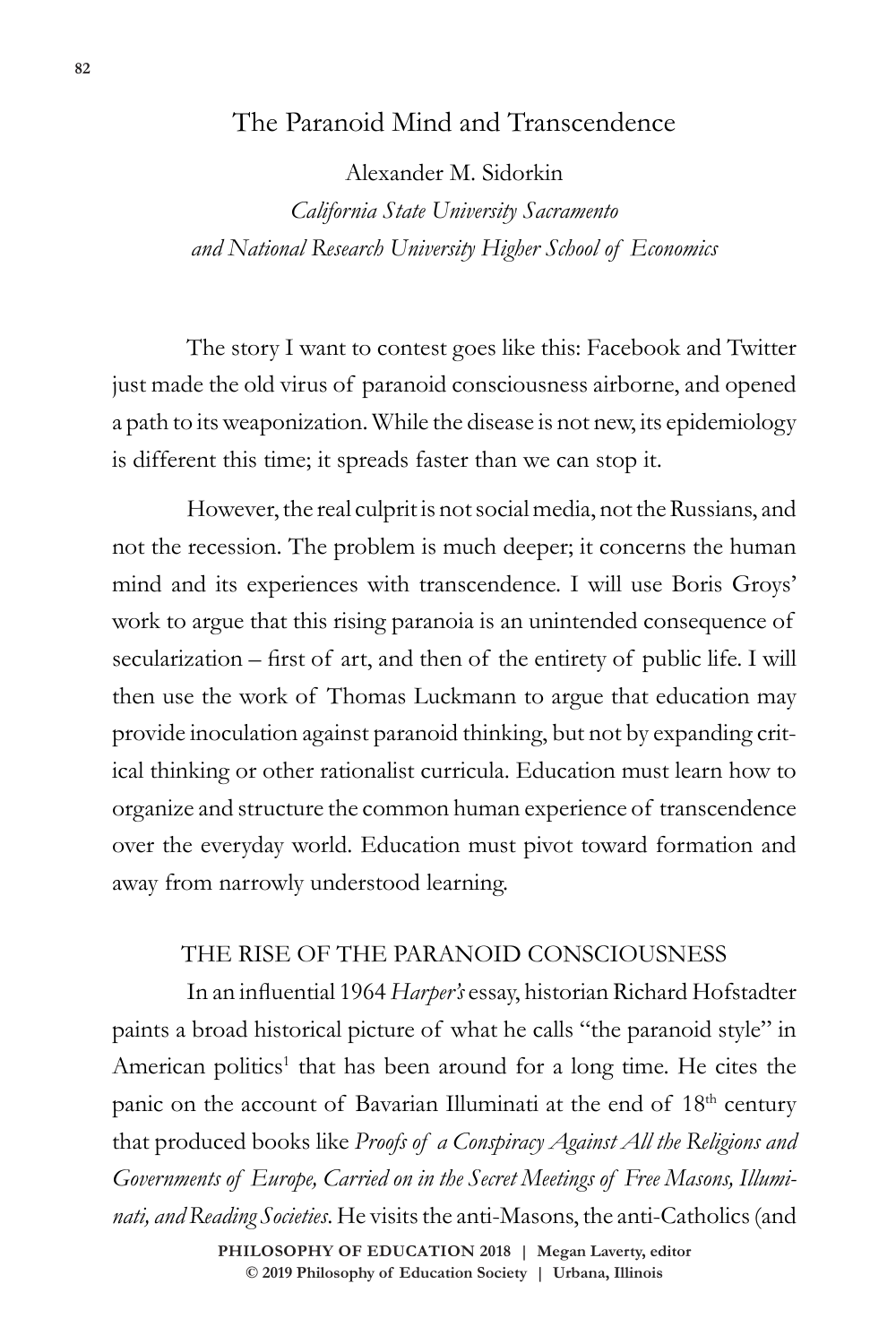anti-Jesuits especially), the populists, the alarmists about Mormons, the White Citizens' Councils and the Black Muslims. Hofstadter names three main Right-wing beliefs contemporary to him: in conspiracy culminating with the New Deal, in Communist infiltration into the American government, and in the network of agents in mass media, education, religion, undermining the American will to resist. He notes that over the decades, suspicion of scheming bankers and industrialists gave way to suspicion of Communists. In the past, the paranoid mind was preoccupied with conspiracies of obscure foreign agents, but in the 20th century, it was suspecting presidents, Supreme Court justices, and Secretaries of State. He also observed the changes made possible by the mass media:

> The villains of the modern right are much more vivid than those of their paranoid predecessors, much better known to the public; the literature of the paranoid style is by the same token richer and more circumstantial in personal description and personal invective.2

By 1964, the paranoid consciousness was already blossoming, fueled by the mass media. Not only is the paranoid mind not new; even its growth is not new either.

Today's conspiracy theories may be less grandiose; they are more fluid, shallower but broader. Hofstadter described the fringes of American politics, but now the paranoid consciousness has moved toward the very center of it, capturing the highest offices in the U.S., and in several important European countries. Instead of one big, coherent conspiracy, we deal with many small, vague, disjointed, yet still clearly related beliefs: that liberals are somehow out to weaken America, that Hillary Clinton has committed treason, that global warming is a Chinese hoax, that Obama is a Muslim born in Africa, that vaccinations bring autism, that the Orlando shooting was staged, that the Twin Towers were blown up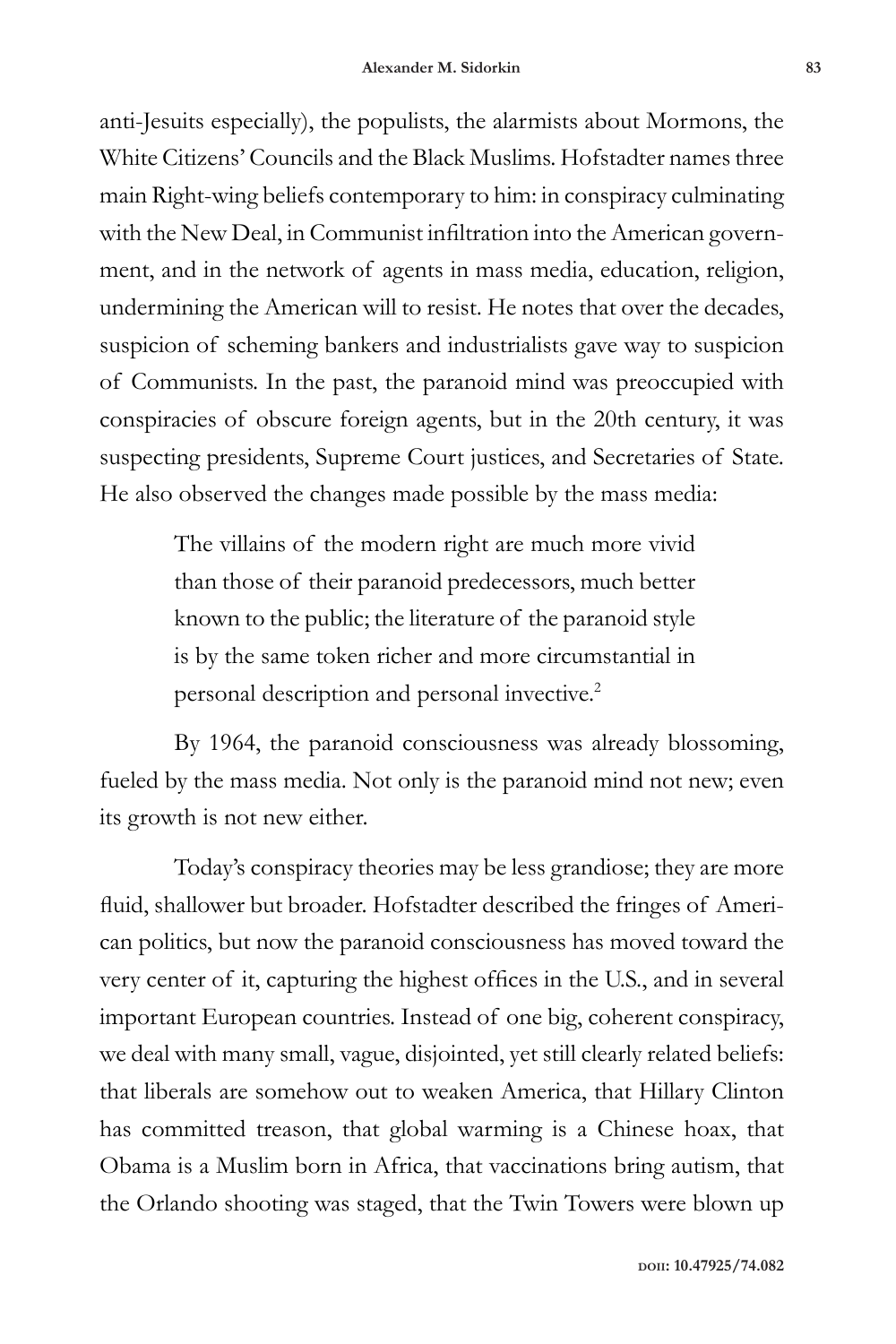by the FBI, etc. We have no objective way of measuring either the depth or the breadth of paranoid thinking, but it is patently *not* in retreat. Why is that? We live in the most educated society ever, with universal secondary education and mass higher education. The populace has never been better educated, but it is no less paranoid.

What interests me in Hofstadter's theory is the relationship between the paranoid consciousness and education. His own hypothesis about the paranoiacs is that "They see only the consequences of power—and this through distorting lenses—and have no chance to observe its actual machinery."3 In other words, making politics more explicit, and allowing more groups access to politics would help. That is obviously wrong, for many of the contemporary paranoiacs are *in* the government, or very close to it. They do know how politics is made, because they help halo making it. While Hofstadter's descriptions are very telling, his diagnostics are flawed.

Hofstadter did not present a full theory of the phenomena he described, but he had a few hypotheses. One Freudian clue he presents is that the believers in conspiracies usually project their own suppressed desires to the imagined conspirators.

> Anti-Catholicism has always been the pornography of the Puritan. Whereas the anti-Masons had envisaged drinking bouts and had entertained themselves with sado-masochistic fantasies about the actual enforcement of grisly Masonic oaths," the anti-Catholics invented an immense lore about libertine priests, the confessional as an opportunity for seduction, licentious convents and monasteries.<sup>4</sup>

Hofstadter explains the phenomenon of the paranoid mind as: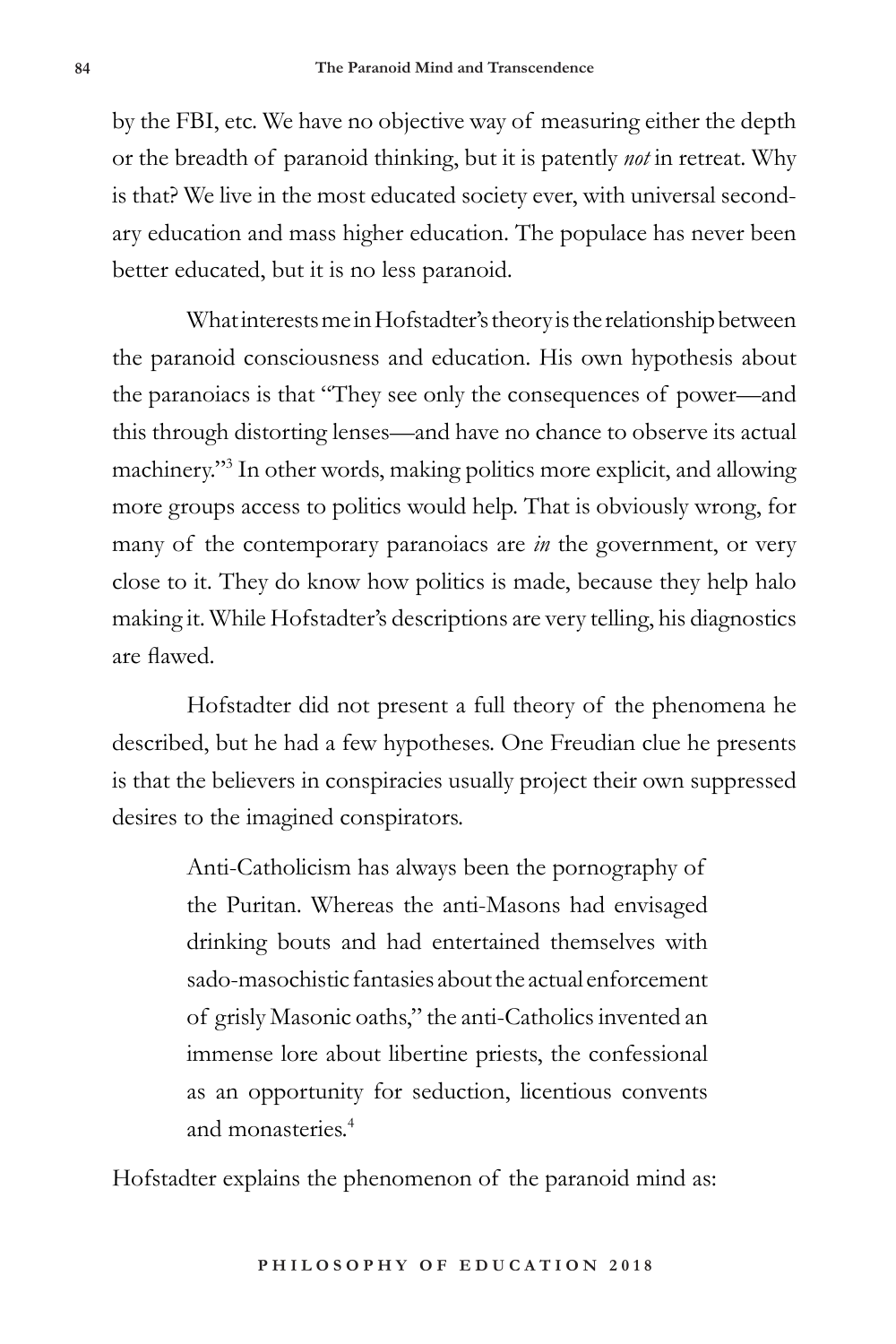a mentality disposed to see the world in this way may be a persistent psychic phenomenon, more or less constantly affecting a modest minority of the population. But certain religious traditions, certain social structures and national inheritances, certain historical catastrophes or frustrations may be conducive to the release of such psychic energies, and to situations in which they can more readily be built into mass movements or political parties.<sup>5</sup>

His idea of the paranoid consciousness is that it is a mental phenomenon that can be amplified by social conditions, but not caused by them. In other words, his reasoning is the same as presented in the opening lines of this paper. The paranoid consciousness is old; it was just accentuated by the Great Recession of 2008-2016. More and better education, more transparent politics will beat down the problem again.

Hofstadter believes the paranoid mind for some reason "resists enlightenment," and that, by implication, more enlightenment would help. However, that claim clearly contradicts his own observation:

> The higher paranoid scholarship is nothing if not coherent—in fact, the paranoid mind is far more coherent than the real world. It is nothing if not scholarly in technique. McCarthy's 96-page pamphlet, *McCarthyism*, contains no less than 313 footnote references, and Mr. Welch's incredible assault on Eisenhower, *The Politician*, has one hundred pages of bibliography and notes. The entire right-wing movement of our time is a parade of experts, study groups, monographs, footnotes, and bibliographies.<sup>6</sup>

The paranoid mind grossly overestimates world's coherence; it seeks coherence where it does not exist. It analyzes claims, employs critical thinking, seeks evidence, evaluates it according its own standards, and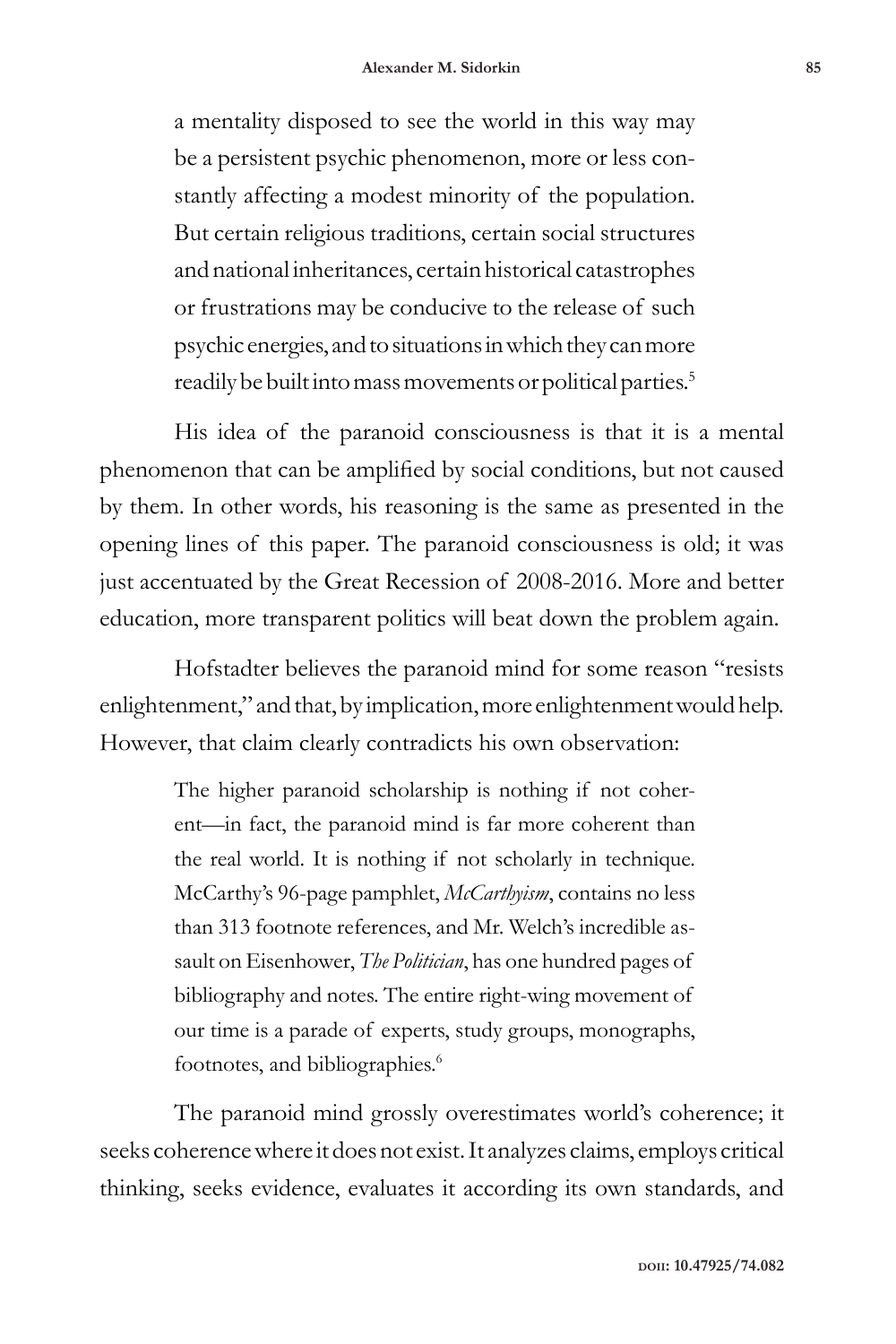makes its own conclusions based on that evidence. In other words, the paranoid mind is exactly what we want an educated person with critical thinking skills to be. If you have a reason to doubt this, check any of the major conspiracy sites and forums. You will find massive repositories of evidence, of irrefutable arguments and unassailable logic. If you go bottom up, from basic facts to conclusions, these piles of evidence and argument are weak. If you look from the top down, from conclusions to evidence – they look solid. To build these massive towers of paranoid knowledge, one needs educated authors and readers.

The solution to the surge of paranoia is not in more enlightenment, and not in better critical thinking curricula. Christina Hendricks describes critical thinking as a balance between commitment and suspicion.7 There is very little evidence that such a balance is actually attainable on any kind of scale; no more than educating people out of envy, jealousy, or selfishness is. We have to reclassify paranoid thinking into one of the more fundamental essential human flaws, out of the category of accidental, temporary flaws. Moreover, the paranoid mind *does* express a commitment to the principles of rational knowing, and it *does* engage in a community of other learners, as Hendricks suggests. It does weigh and evaluate evidence according to what it thinks is an objective way of making a judgement. And it does suspect claims and evidence of "mainstream" science and mainstream media. It is just not as good at this as we could have hoped. The human mind does not seem to withstand the temptation of paranoid consciousness if sufficiently swayed by emotion, and by political context. I, for example, missed the point when the story of Russian interference in the 2016 U.S. elections crossed the line between legitimate journalism, and yet another version of conspiracy thinking.<sup>8</sup> My focus was too much on the other side's conspiratorial thinking, and the desire for the story to be true. In other words, I do not question the desirability of the critical thinking education; I just express doubts in its achievability.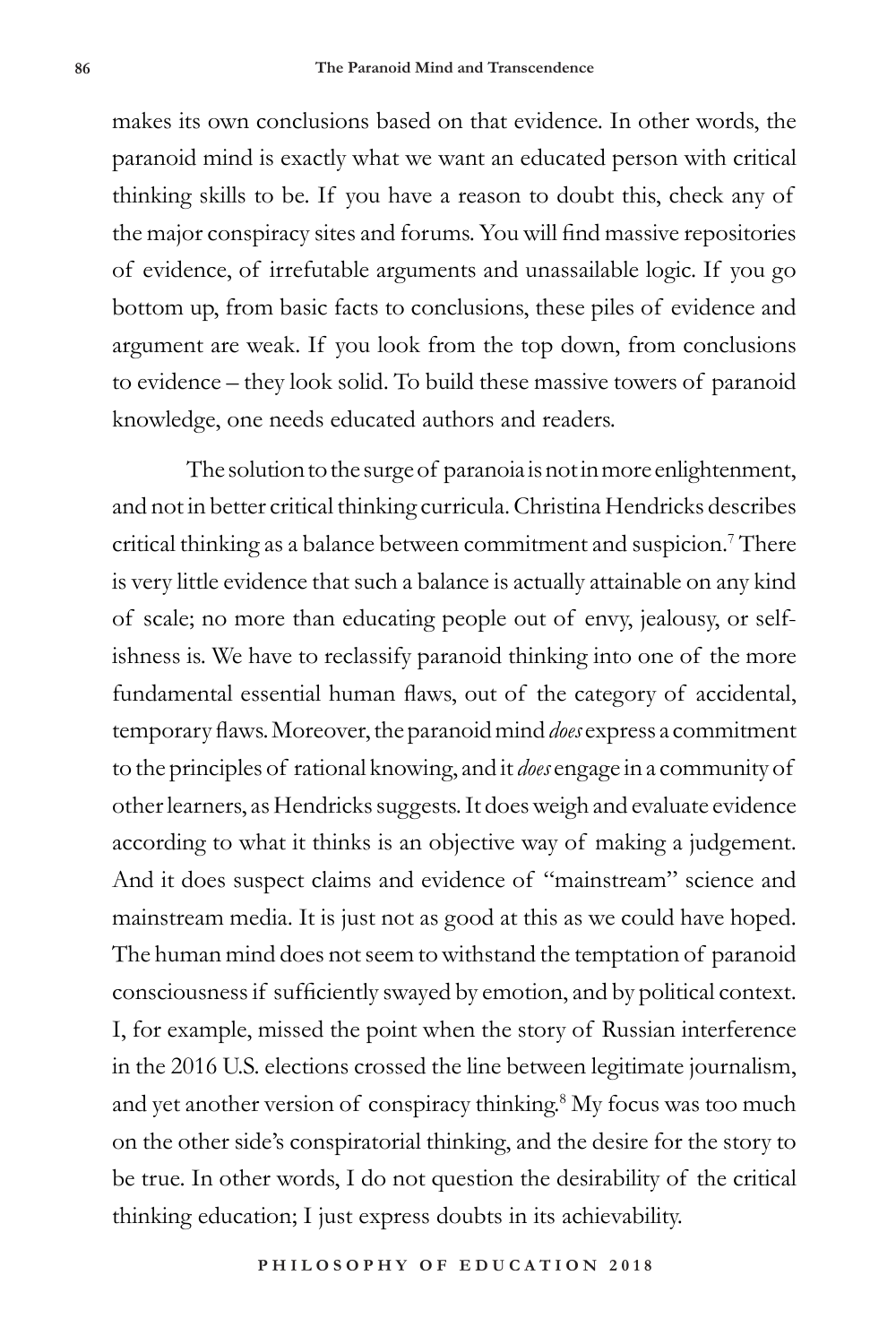There is some credence to the story of social media replacing mass media, and of the effects of the change on minds. The economics of traditional mass media was such that if a publisher or an editor was found to peddle fake news, she or he was likely to suffer negative reputational and ultimately economic consequences. The class of professional journalists stood between the masses and their own penchant for the paranoid thinking. The journalist's collective practices; their professional checks and balances made a difference more than an individual journalist's ability for critical thinking. A democratic government does not presume honesty, but employs checks and balances. The mass media journalism similarly functions through its institutions of fact checkers, editors, competitiveness, and professional ethics.

Now the economics of fake truth have changed dramatically. The non-existent or anonymous publisher and editor are suddenly free of the external economic constraints. Moreover, the anonymous authorship together with the ease of sharing created an opportunity for weaponization of the paranoid consciousness. While the extent of the phenomenon is not yet clear, we have seen the proof of principle, and it is only a matter of time before major governments and non-government entities will learn how to induce paranoia in wider and wider circles among both enemies and their own populations.

Another problem is the reliance on highly technical knowledge in many contemporary conspiracy theories. The accessible world becomes more and more saturated with science and technology. There is no way for the absolute majority of people to assess the veracity of scientific claims related to climate change, the link between vaccination and autism, or the evidence of hacking. Nobody except for a few experts has this kind of knowledge. We all have to believe one expert or another. The paranoid mind is strictly rational from the point of accepting the evidence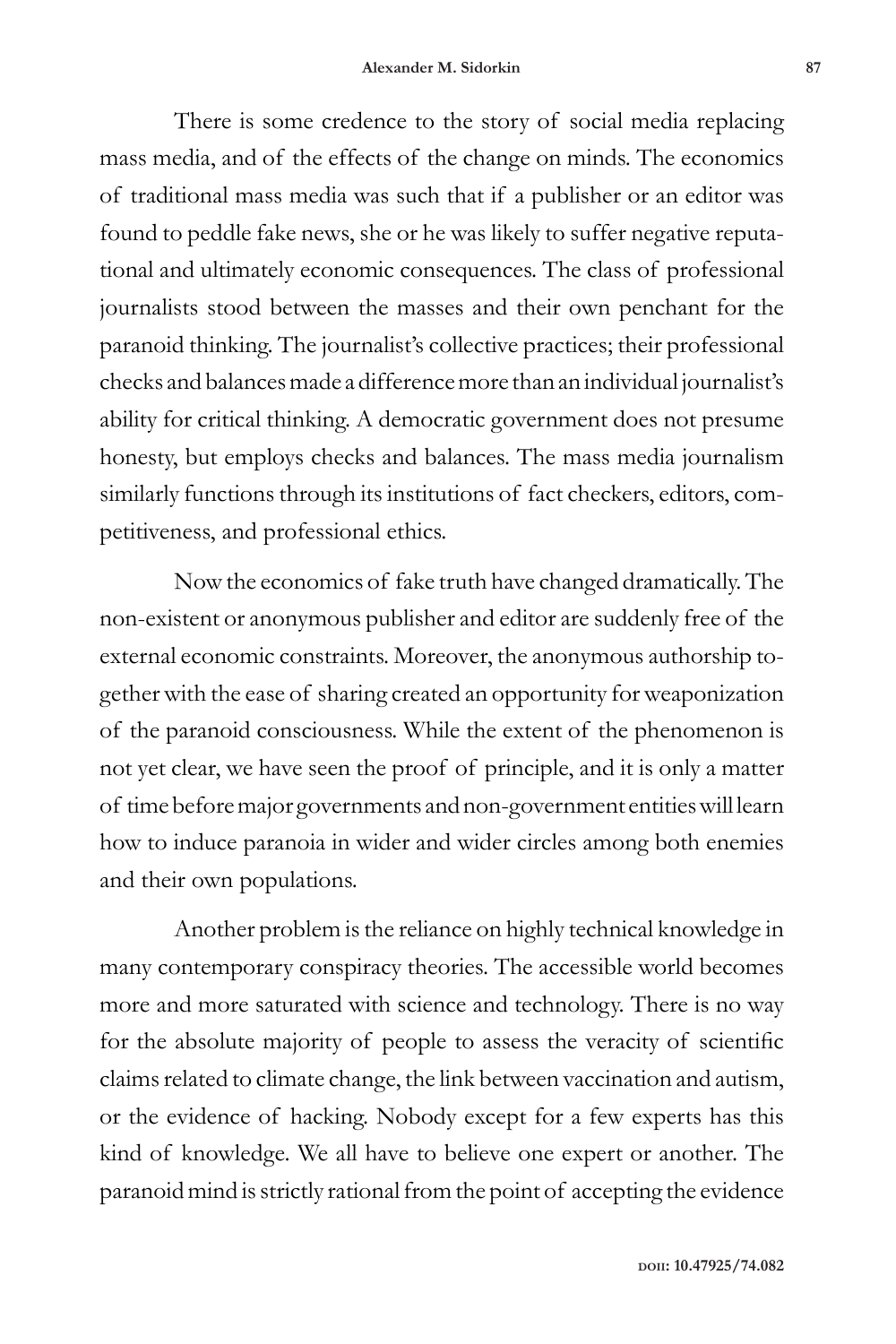presented by an expert on faith; it is just not very good at distinguishing real experts from fake ones. Even those with time for a good effort are often unable to reach the right conclusions.

A *This American Life* episode describes Ben, an Alaskan man who was trying to fact check Breitbart News' claim that the latest immigration wave in Germany has added 400,000 new crimes.<sup>9</sup> Ben drilled the sources all the way down, and indeed found the original report by the German Ministry of the Interior. However, not being fluent in German, he missed the fact that the figure also included the crime of illegally crossing the border, which refugees committed just by the very act of their coming to Germany. In fact, the real crime rate in Germany remained unchanged in 2015, and there was no crime surge Breitbart reported on. So, did we not do a good enough job teaching Ben how to be an independent and critical thinker? Or, do we perhaps have unrealistic expectations about the extent to which people can resist conspiracy theories?

How do we deal with the fundamental flaws of the human mind during the era of social media (post-mass media)? Consider the real possibility that more or better education does not mean less paranoid thinking.

A reasonable theory is that social media and the Great Recession together caused a temporary flare up in the paranoid thinking, and we just need to educate our populations, and wait for the economic recovery. However, I will try to show that the root cause of the recent flare in paranoid thinking may not be attributed to *recent* social changes. It is a cumulative result of a much older social trend.

## THE LOSS OF METAPHYSICS

I will use Boris Groys' essay on self-design to shed light on the philosophical dimension of the paranoid consciousness. Groys begins with an observation of the political sphere's aesthetization. "Every pol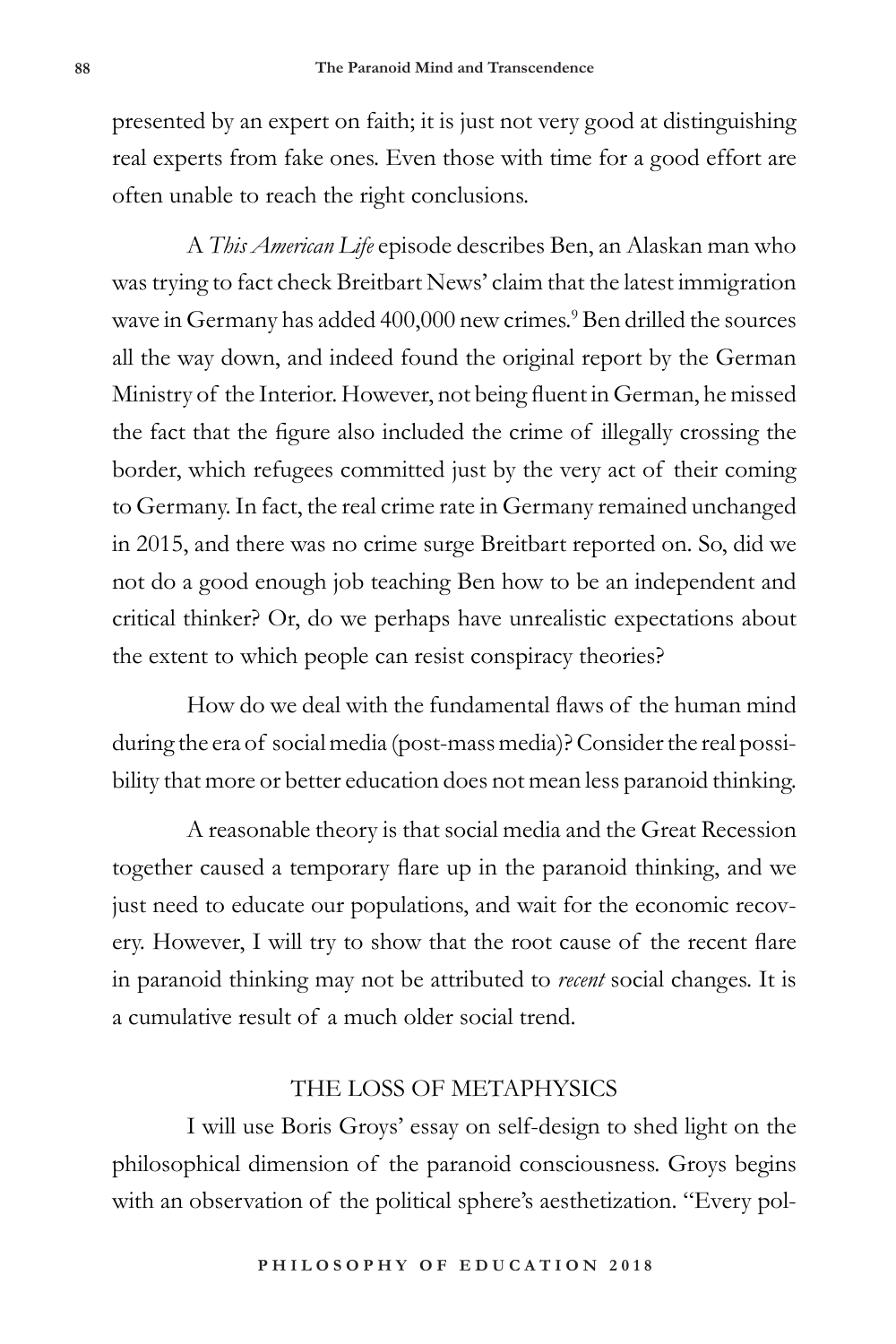itician, sports hero, terrorist, or movie star generates a large number of images because the media automatically covers their activities,"<sup>10</sup> he writes. In turn, an artist who enters the public sphere acts exactly like a public figure, through media. Consequently, "the artist becomes the artwork."  $11$ <sup>11</sup> The artist is no longer a producer of images and becomes an image herself (Groys attributes the idea to Nietzsche). Consciously working on the image of oneself is "self-design," and it is equally characteristic of both artists and other public figures. The problem of any design is that it is perceived not as revealing, but as conceiving, as substituting substance for appearance (this idea can be traced to Walter Benjamin). In other words, people know that all or most public life is staged and designed. The art has its sacred origins, and when it invaded politics, it brought desecularization with it.<sup>12</sup>

A direct consequence of self-design is the expansion of suspicion. The blurring of the lines between the authentic and the designed *has* to produce more suspicion. Therefore, the next logical step for any self-design artist or public figure is to produce the sincerity effect, to overcome the suspicion. While art has been working at it for a while, in the public life the anxiety about sincerity has become a relatively recent effort. "We are waiting for a moment of sincerity, a moment in which the designed surface cracks open to offer a view of its inside."<sup>13</sup>

Then, Groys presents a paradoxical, and yet ultimately a very convincing argument: "We are able to see things as they truly are—only when the reality behind the façade shows itself to be dramatically worse than we had ever imagined." The idea is, one may not believe any revelation if it disproves one's initial suspicion. Only when things appear even worse than you thought, will you be inclined to believe your eyes. This is why it is so easy to believe that millions of undocumented immigrants voted, or that Trump is an actual Russian spy, with a code name, and a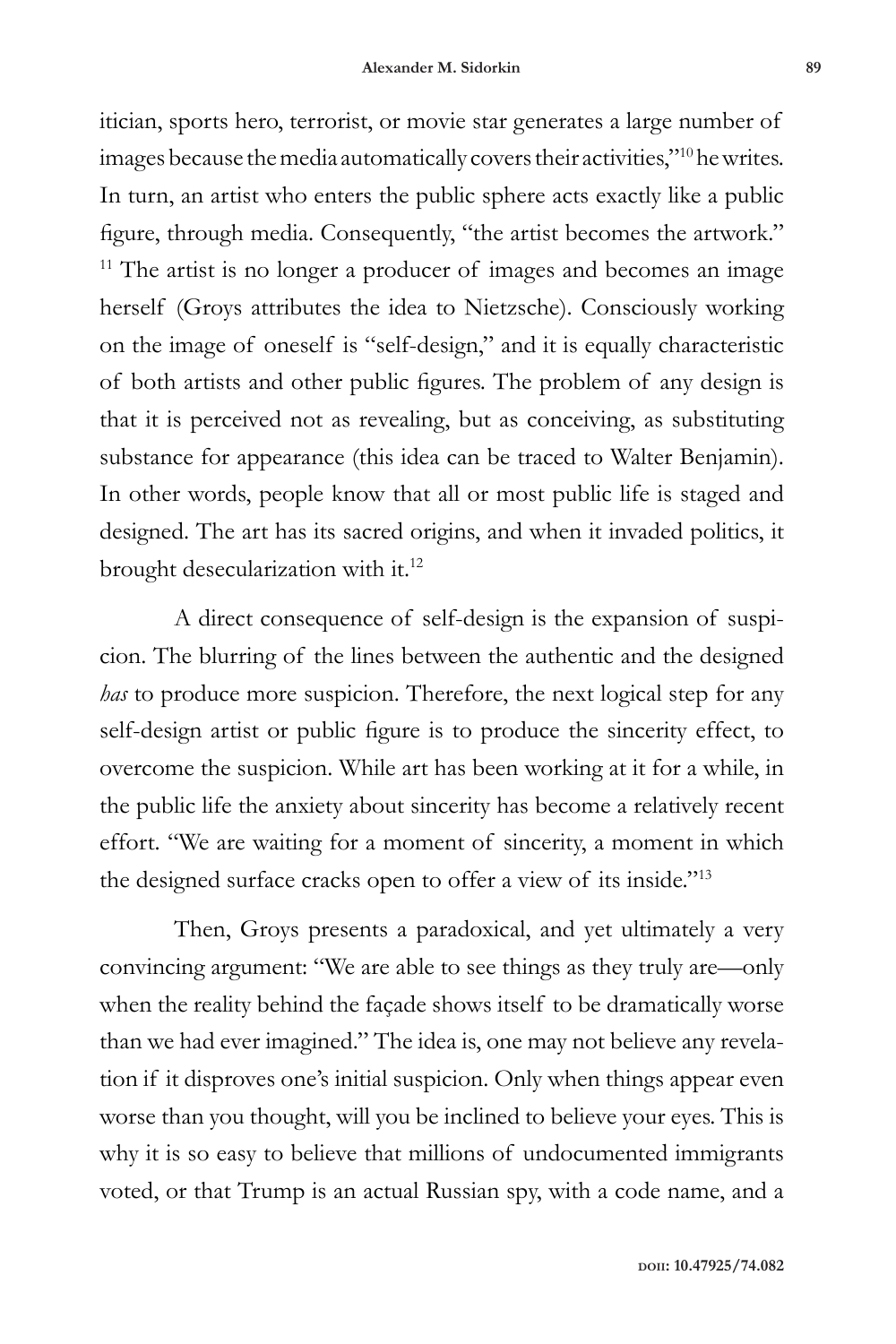fake beard. In the world of self-design, bad news looks more truthful than good news.

As an aside, Groys published his essay in 2009, and it seems to foresee the appearance of Donald Trump, the master of manufactured sincerity. It also explains why the worse Trump looks during his outbursts, the more his supporters value his sincerity. Groys writes: "the individuals who show themselves to be especially nasty … receive the most recognition and fame."<sup>14</sup> In the world of total design, the sincere bad boy satisfies the perverse thirst for authenticity. His flaws only serve as further evidence of his sincerity.

The next step in Groys' reasoning is best presented in the author's voice:

> Confronted with a world of total design, we can only accept a catastrophe, a state of emergency, a violent rupture in the designed surface, as sufficient reason to believe that we are allowed a view of the reality that lies beneath. And of course this reality too must show itself to be a catastrophic one, because we suspect something terrible to be going on behind the design—cynical manipulation, political propaganda, hidden intrigues, vested interests, crimes. Following the death of God, the conspiracy theory became the only surviving form of traditional metaphysics as a discourse about the hidden and the invisible. Where we once had nature and God, we now have design and conspiracy theory.<sup>15</sup>

Groys links the paranoid consciousness to the aestheticization of public life (self-design), which is, in turn, linked to the loss of metaphysics. Conspiracy theories become a new and dominant form of metaphysics, an explanatory paradigm rooted in suspicion. The psychic mechanisms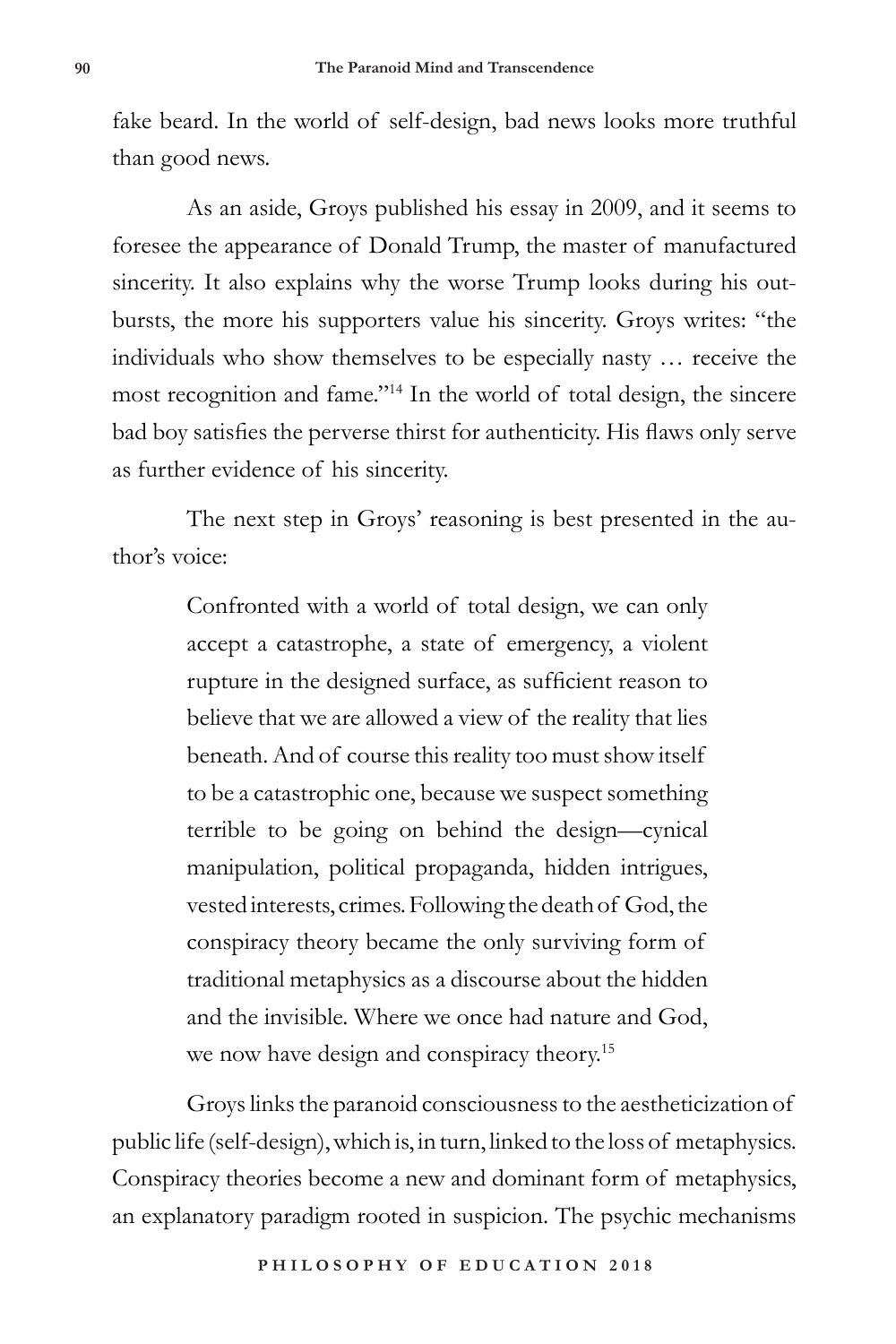of the paranoid consciousness are captured well by Hofstadter: it is the projection of suppressed desires. However, the epistemological meaning of it is better understood by Groys.

This link is important for my argument. The difference between a benevolent God and an evil conspiracy, I suggest, is not as large as one may suspect; both are metaphysical entities, both transcend regular human perception and experience. Paranoia is a kind of transcendence, and the paranoid mind seeks transcendence. The propensity to overestimate the coherence of the world noted by Hofstadter is deeply ingrained in all our minds. It is probably an evolutionary adaptation: cognition is mostly discerning patterns. Ignoring patterns is costlier than "seeing" patterns where they do not exist. It would also be productive, I believe, to examine the connection between suppressed desires and transcendence. Perhaps psychic roots of the paranoid mind are as deep as cognitive ones, but that would take another paper. Regardless of the cause, humans tend to seek and find an explanation that makes random and chaotic events look like parts of a larger design. Humans are predisposed to look for hidden order where there is none, and they find the malevolent order as easily as the benevolent one.

The whole idea of God, of the divine plan, is an ancient attempt to appropriate the paranoid tendencies of our thinking for the greater good. God is conceived as a benevolent conspirator, as someone who has a plan for us. The plan may never be directly known to us, or it may be sometimes thwarted by the devil, but it does exist, and if you look for evidence, you will find it. God is a version of (mostly) benign paranoia, it is the idea of something meaningful beyond the seemingly chaotic and senseless world. In the Abrahamic tradition, the world is presented as the arena for the struggle between two conspiracies, one by God and one by Satan. The bad conspiracies in the past had been balanced by good ones,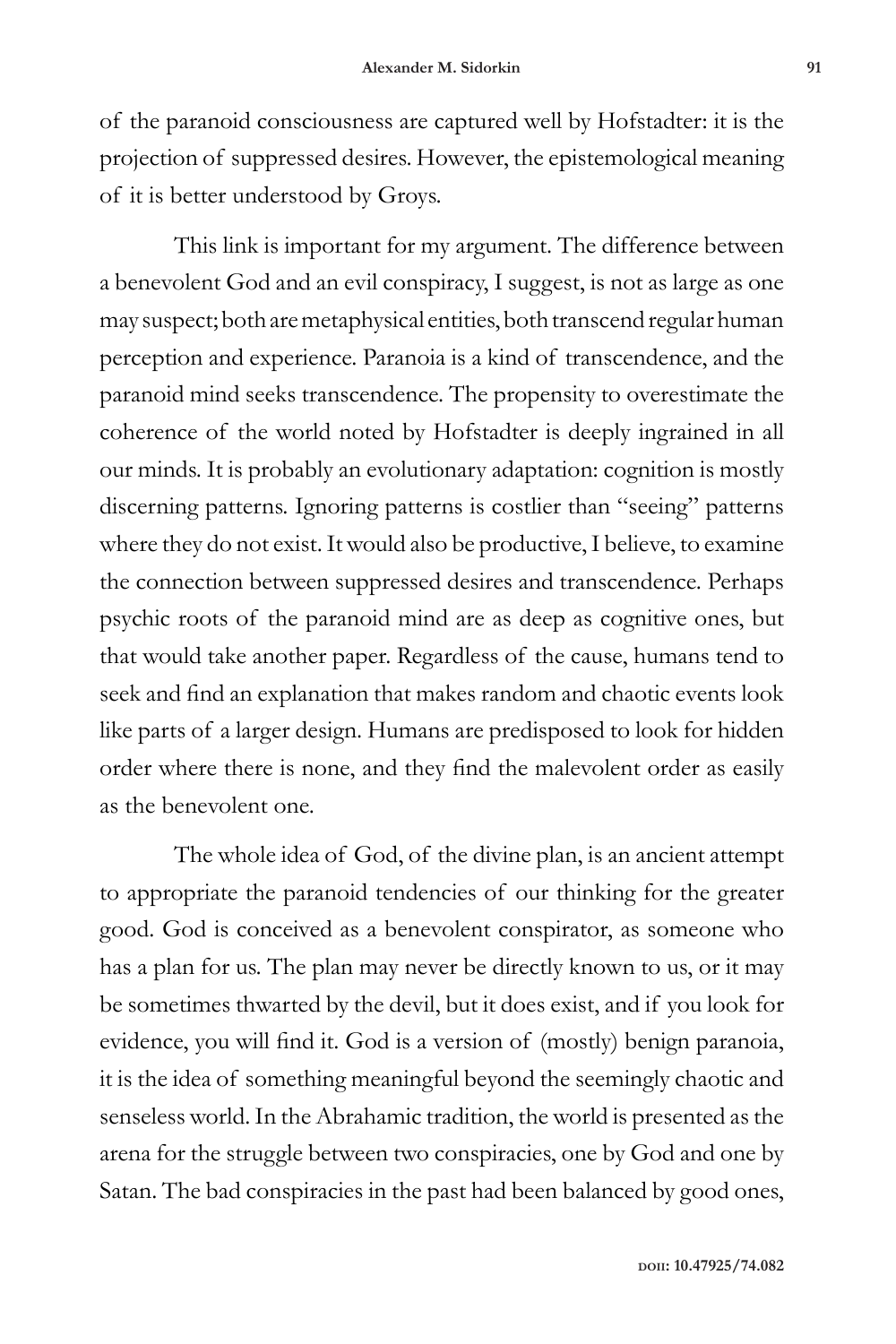giving people hope and aspirations. This is no longer the case. Modern societies have managed to remove God and other god-like entities from public spaces, but did not manage to remove Satan. Therefore, the rise of the paranoid consciousness is best attributed to the unintended consequences of secularization of public life.

One may challenge my argument by pointing out that many people affected by conspiratorial thinking are also devoutly religious. However, secularization affected not people's minds, but the public discourse. One can be deeply religious, and see all kinds of signs of divine influence in one's private life. However, as Groys described, public life does not present any signs of the transcendence, only the metaphysics of conspiracy, hidden by design. It has no pointers at the orderly structure beyond itself.

The only long-term solution for the rise of the paranoid consciousness lies in developing a good conspiracy theory, in reinventing the metaphysics, in inoculating our minds with transcendence.

#### THE HIDDEN RELIGION

Thomas Luckmann, a sociologist of religion, argued that religion is not really disappearing from the modern world.<sup>16</sup> He defines religion as experience with transcendence. He also discerns three levels of transcendence: "little," "intermediate," and "great." The first one includes anything beyond immediate direct experience, the second refers to transcendence accessible through other people's experiences, and the third is:

> when an experience presents itself as pointing to something that not only cannot be experienced directly (as long as the experiencing self remains in everyday life) but in addition is definitively not part of the reality in which things can be seen, touched, handled by ordinary people.<sup>17</sup>

Luckmann believes that while the great transcendences happen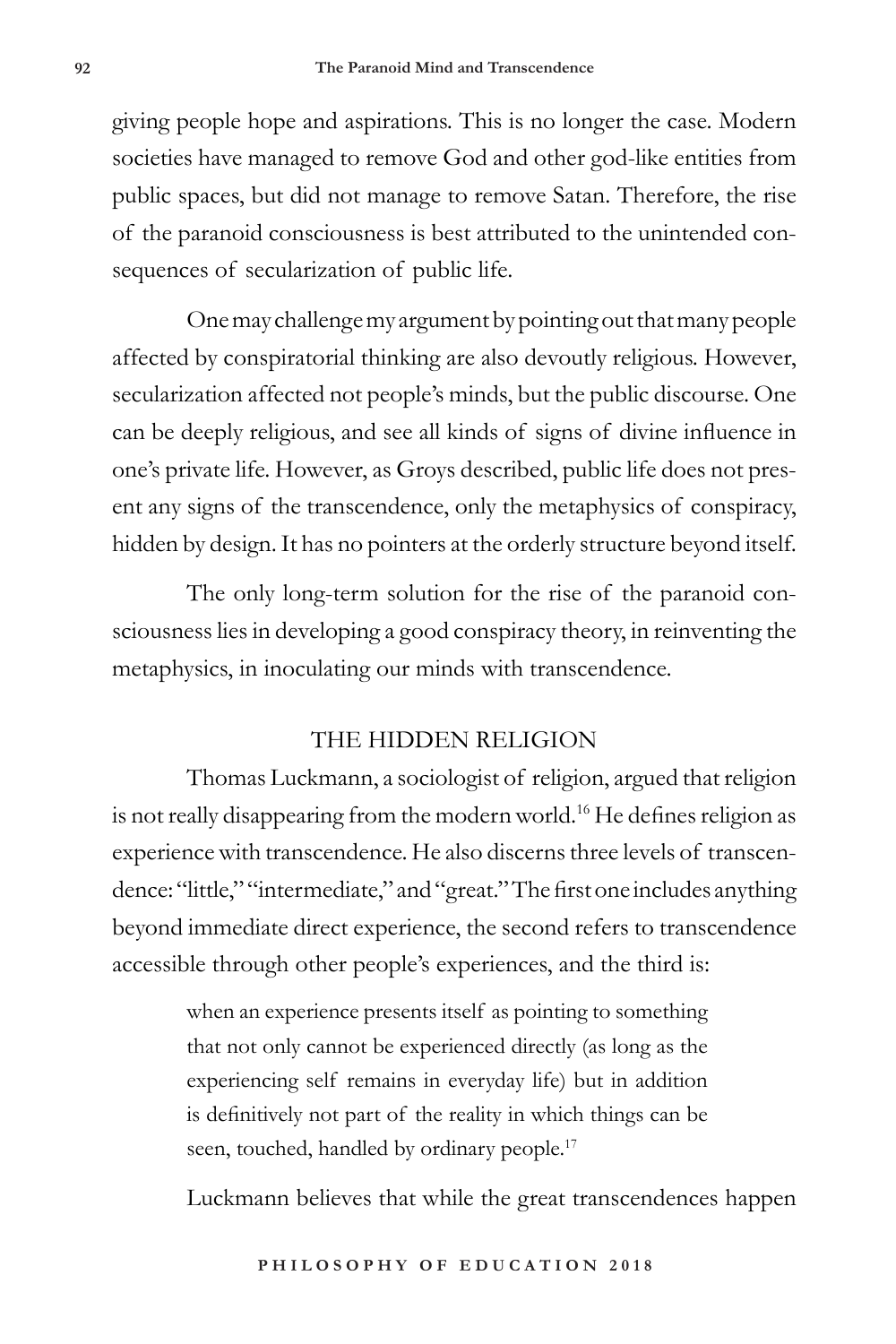all the time, their organization and control is something all societies must learn how to do. He implies danger of raw, unprocessed great transcendences, and in my view, the spread of paranoia is one of the negative consequences of untamed quest for transcendence.

> How people experience and interpret transcendence on its different levels, however, and what the concrete social constructs of religion are, is neither a matter of some putative "natural" religiosity of the individual human being nor of some "archetypical" religion of mankind. It is a matter of historical communicative processes in which experiences of transcendence are articulated intersubjectively and thus become memorable. By recounting, they become parts of collective memories. By systematization and institutionalization, they become quasi-objective social realities.<sup>18</sup>

Luckman describes the secularization as fragmentation of the religious world, as a loss of monopoly by organized religion. He links the process with a shift from multifunctional institutions to specialized ones. The unintended consequence of the development is that "isolated institutional 'ideologies' were incapable of providing a general subjectively meaningful system of social reconstructions of experiences of transcendence."<sup>19</sup> His basic observation is that the domain of the "great" transcendence is shrinking, but the "intermediate" and even "little" transcendences are actually growing. He cites self-realization, personal autonomy, and self-expression as dominant themes, as well as various forms of pseudo-science, magic, etc.

One can add mass culture phenomena to his list. Museums are shrines of relics, related to American history, culture, and future. The ideas of democracy and human rights, the various visions of technological progress, and space explorations can be and sometimes are the elements of transcendence. In American culture, there is a cult of the Civil Rights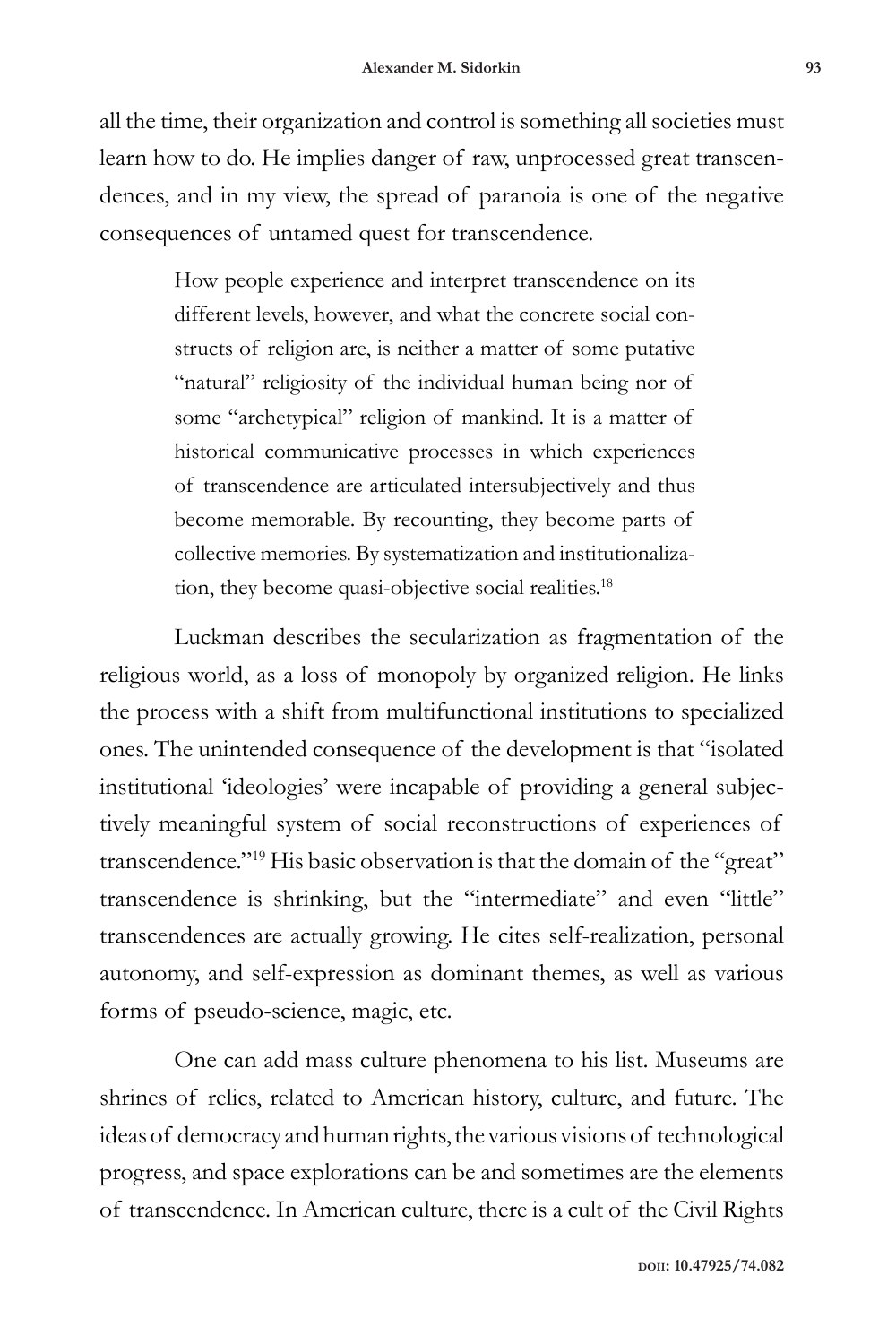Movement, with a pantheon of saints that include Martin Luther King, Rosa Parks, and César Chávez. Another quasi-religious tradition is headed by St. Stephen Jobs. It includes shrines of technology in form of Apple stores, and exquisitely wrapped relics of iPhones. Environmentalists present their own quasi-religious movement, and so do multiculturalists and the feminists. There would be nothing inherently wrong with this plurality, if not for the problem of the paranoid consciousness. My hypothesis is that our collective inability to institutionalize the "great" transcendences is the major contributor to the rise of the paranoid mind, which, in turn, presents a threat to democratic institutions.

Pat Robertson, like many other religious fundamentalists, intuitively senses but misdiagnoses the problem: "When there is no vision of God, the people run amok."20 He and people like him fail to understand that the solutions they offer are worse than the problem. None of the contemporary religions is capable of providing access to the great transcendence in the public sphere, because all of them evolved as exclusionary. They failed to adopt to the reality of complex multicultural and multiconfessional democratic societies. Luckmann's prognosis for traditional confessions is not good:

> It seems unlikely, however, that these reactions, which range from the Catholic Opus Dei to Protestant "moral majorities," will prove successful in the long run. The fit between this kind of world view and the social structural determinants of modern life is poor.<sup>21</sup>

I can only add to it the very significant legal barriers to reintroduction of public religions that exist in the majority of societies. Even if it were culturally possible, it would have been completely unattainable from the legal standpoint.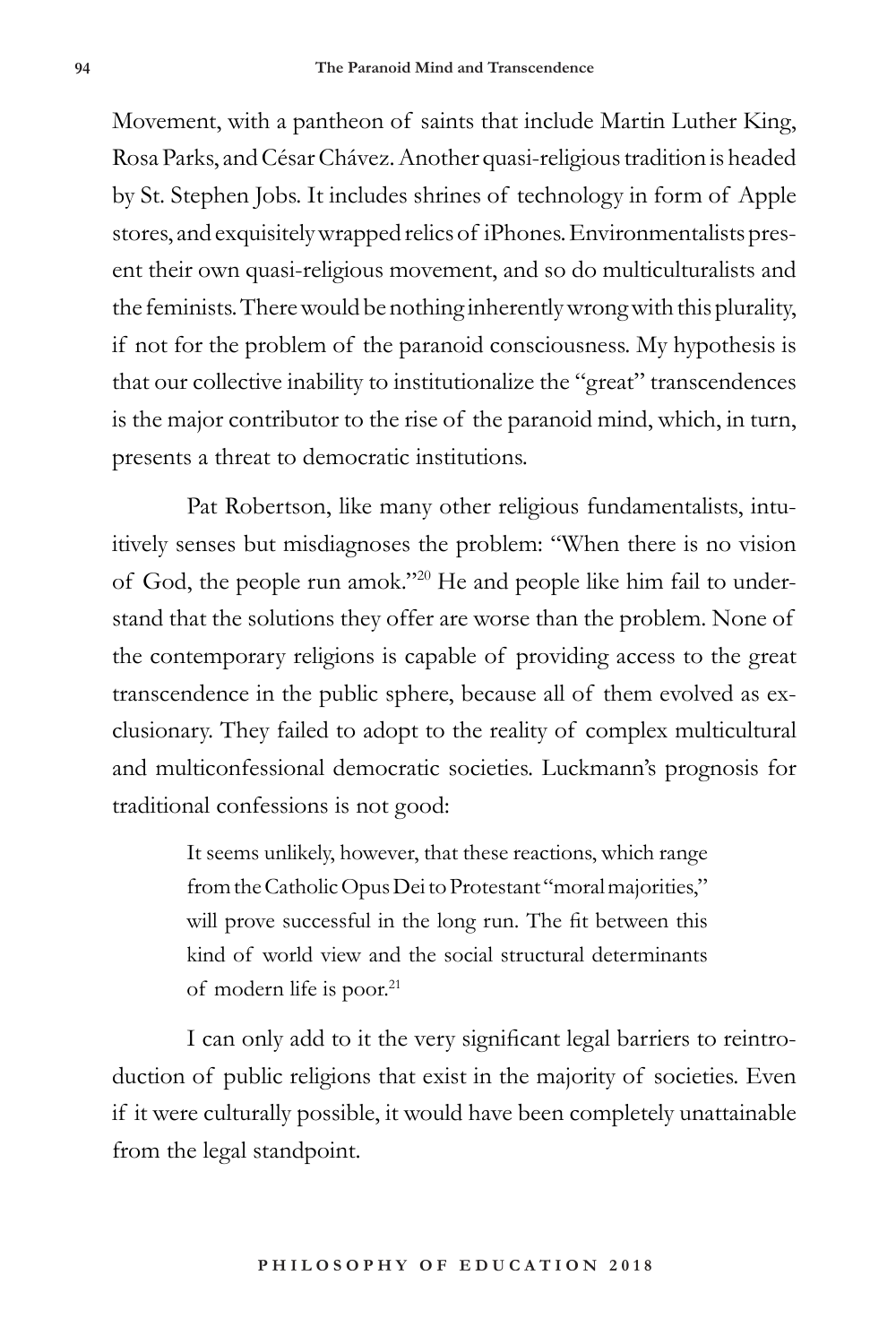## EDUCATION AS TRANSCENDENCE

In the most practical terms, education is the institution that is most likely to introduce the institutionalized great transcendence. In Luckmann's terms, it is a task of creating "quasi-objective social realities."22 Such a sense is needed to establish metaphysics alternative to balance against the paranoid consciousness. We need to draw on the anthropological experiences of the major religions while rejecting their exclusionary heritage.

Education itself is already in many ways an intermediary transcendence phenomenon. After all, the project is about changing oneself, it is about transcending the old self, and becoming someone new. It is one nearly universal socialization mechanism, one last remaining rite of passage. Education is already close to a secular cult, in which personal becoming is expected as a transcendent experience. As a part of my job, I attend many public events for and about teachers and students. Every one of them without exception includes a story about how education changed someone's life. The stories speak about overcoming obstacles, giving inspiration, and ultimately, salvation. They have a powerful potential for sincerity, which is able to break through the self-design society. Despite Groys' assertions, not all sincerity is negative. For whatever reason, the stories of personal growth through education retain significant optimistic, positive potential.

The next logical step would be to figure out a way of moving from intermediate to great transcendences in education. I am not prepared to lay out a plan for how to do so right now. The general direction is to infuse the educational enterprise with something greater than personal transformation. The essence of the transformation is moving the formational side of education to the forefront, while relegating traditional learning side to the background. The great transcendences are in principle inaccessible to regular human experience. It can be a vision of the future, or the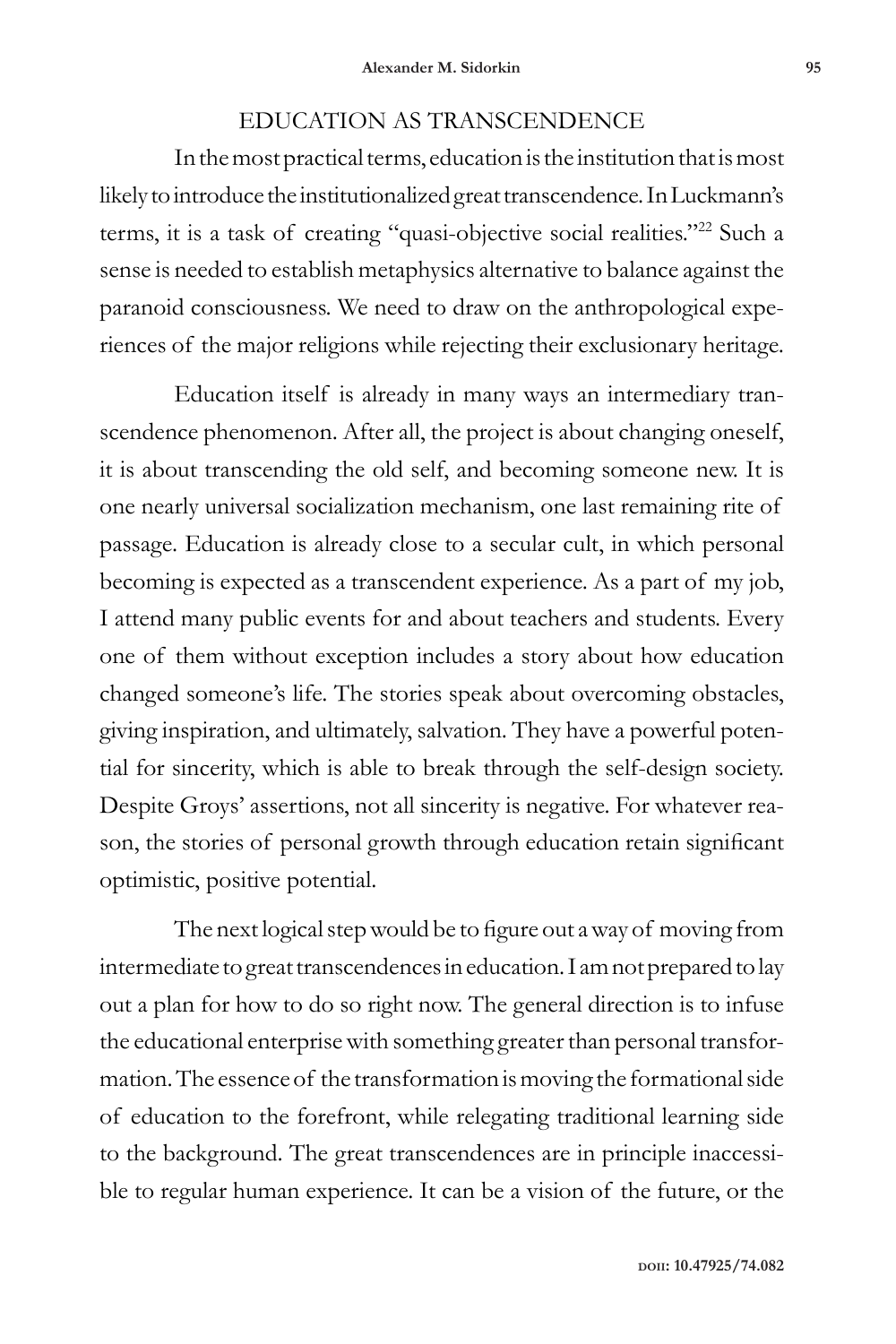notion of aspirational democracy.23 However, we also need to construct a cult around it. It has to include its own sacred texts, visual representations, and rituals, all pointing at the experience of transcendence. I am arguing for the new age of education, a new quasi-religious institution dedicated to the project of remaking human beings. This may seem like a strange and overly ambitious project. However, it is no stranger and no bigger than the problem we are facing with the rise of the paranoid consciousness – a problem that threatens the very foundation of our democracy by depleting trust. It cannot be solved without repurposing of public education.

Resistance is futile; let us embrace the paranoia. We have met the enemy, and it is the human mind. The paranoid consciousness is simply the old human mind, unable to cope without a public and common way of dealing with the experiences of transcendence. We have forgotten how to produce good conspiracy theories, while remaining as open to bad conspiracy theories as ever.

6 Ibid.

<sup>1</sup> Richard Hofstadter, "The paranoid style in American politics," *Harper's Magazine* 229.1374 (1964): 77-86.

<sup>2</sup> Hofstadter, "The paranoid style in American politics," 81.

<sup>3</sup> Ibid., 86.

<sup>4</sup> Ibid., 80.

<sup>5</sup> Ibid., 86

<sup>7</sup> Christina Hendricks, "Trust and Suspicion in Critical Thinking as Transcendence," *Philosophy of Education 2006*, ed. Daniel Vokey (Urbana, IL: Philosophy of Education Society, 2006): 295-302.

<sup>8</sup> See, for example, a good exposé by Zack Beauchamp, "Democrats are falling for fake news about Russia: Why liberal conspiracy theories are flourishing in the age of Trump" *Vox*, May 19, 2017, https://www.vox.com/world/2017/5/19/15561842/ trump-russia-louise-mensch

<sup>9</sup> *This American Life*, "Fear and Loathing in Homer and Rockville," originally aired 07.21.2017 https://www.thisamericanlife.org/radio-archives/episode/621/transcript